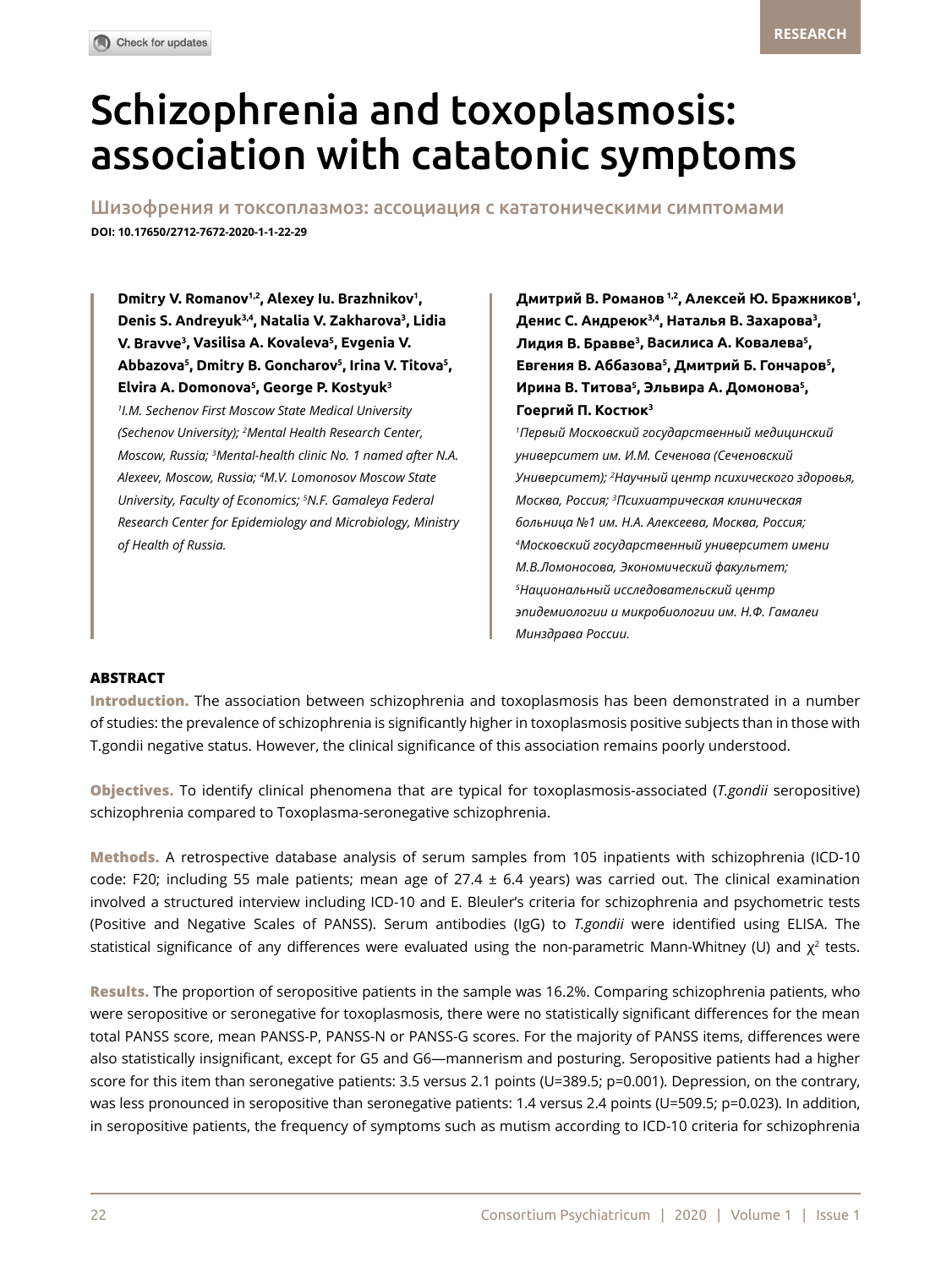was significantly higher (23.5% versus 3.4%, χ²=9.27, p=0.013), and the whole group of catatonic symptoms according to the E. Bleuler's criteria for schizophrenia was higher (52.9% versus 28.4%,  $\chi^2$ =3.916, p = 0.048).

**Conclusion.** The association between a positive toxoplasmosis status in patients with schizophrenia and catatonic symptoms has been revealed for the first time and should be verified in larger studies.

#### **АННОТАЦИЯ**

**Введение.** Ассоциация шизофрении и токсоплазмоза верифицирована в ряде исследований: среди инфицированных шанс диагностики шизофрении статистически значимо выше, чем при отрицательном статусе по *T. gondii*. При этом клиническая значимость такой связи сих пор недостаточно определена.

**Цели**. Выявление клинических феноменов, свойственных ассоциированной с токсоплазмозом (сероположительной) шизофрении, в сопоставлении с сероотрицательной шизофренией.

**Материал и методы.** Ретроспективно проанализирована база данных, составленная на основе коллекции образцов сыворотки крови 105 госпитализированных больных шизофренией (F20 по МКБ-10; 55 мужчин, средний возраст 27,4 ± 6,4 года). Клиническое обследование осуществляли с применением структурированного интервью, включавшего критерии МКБ-10 и Э. Блейлера для шизофрении, а также психометрически – с использованием шкалы положительных и отрицательных симптомов шизофрении (PANSS). В сыворотке крови методом иммуноферментного анализа определяли антитела класса IgG к *T. gondii*. Статистическую значимость различий определяли с помощью непараметрических критериев Манна–Уитни (U) и χ2.

**Результаты.** Доля сероположительных пациентов в выборке исследования составила 16,2%. При сопоставлении сероположительных и сероотрицательных больных шизофренией не было обнаружено статистически значимых различий по среднему суммарному баллу шкалы PANSS и по подшкалам PANSS-Р, PANSS-N, PANSS-G. По подавляющему большинству пунктов PANSS различия также оказались статистически недостоверны, за исключением пунктов G5 и G6 – манерность и поза (более высокий балл отмечен у сероположительных больных: 3,5 балла против 2,1 балла (U = 389,5; р = 0,001)), а также депрессии, которая, напротив, была менее выражена у сероположительных пациентов – 1,4 балла против 2,4 балла (U = 509,5; р = 0,023). Кроме того, при сероположительной шизофрении оказалась статистически значимо выше частота обнаружения такого симптома из установленных в МКБ-10 для диагностики шизофрении симптомов, как мутизм (23,5% против 3,4%, χ2 = 9,27, р = 0,013), а также всей группы кататонических симптомов по критериям шизофрении Э. Блейлера (52,9% против 28,4%, χ2 = 3,916, р = 0,048).

**Выводы.** Данные об ассоциации положительного статуса по токсоплазмозу у больных шизофренией с кататоническими феноменами получены впервые и требуют репликации на более крупных выборках.

**Keywords:** *schizophrenia, toxoplasmosis, T.gondii, catatonia, Positive and Negative Syndrome Scale, PANSS.* **Ключевые слова:** *шизофрения, токсоплазмоз, T. gondii, кататония, шкала позитивных и негативных синдромов, PANSS*

# **INTRODUCTION**

A significant association between schizophrenia and toxoplasmosis caused by the neurotropic pathogen of *T.gondii* has been identified in a number of clinical and epidemiological studies, the results of which are illustrated, for example, in the meta-analysis by J. Gutiérrez-Fernández et al. [1]. The latter demonstrates a statistically significant correlation between the *T.gondii*-positive status and schizophrenia with the odds ratio (OR) of 2.50 (95% CI=1.40–4.47). This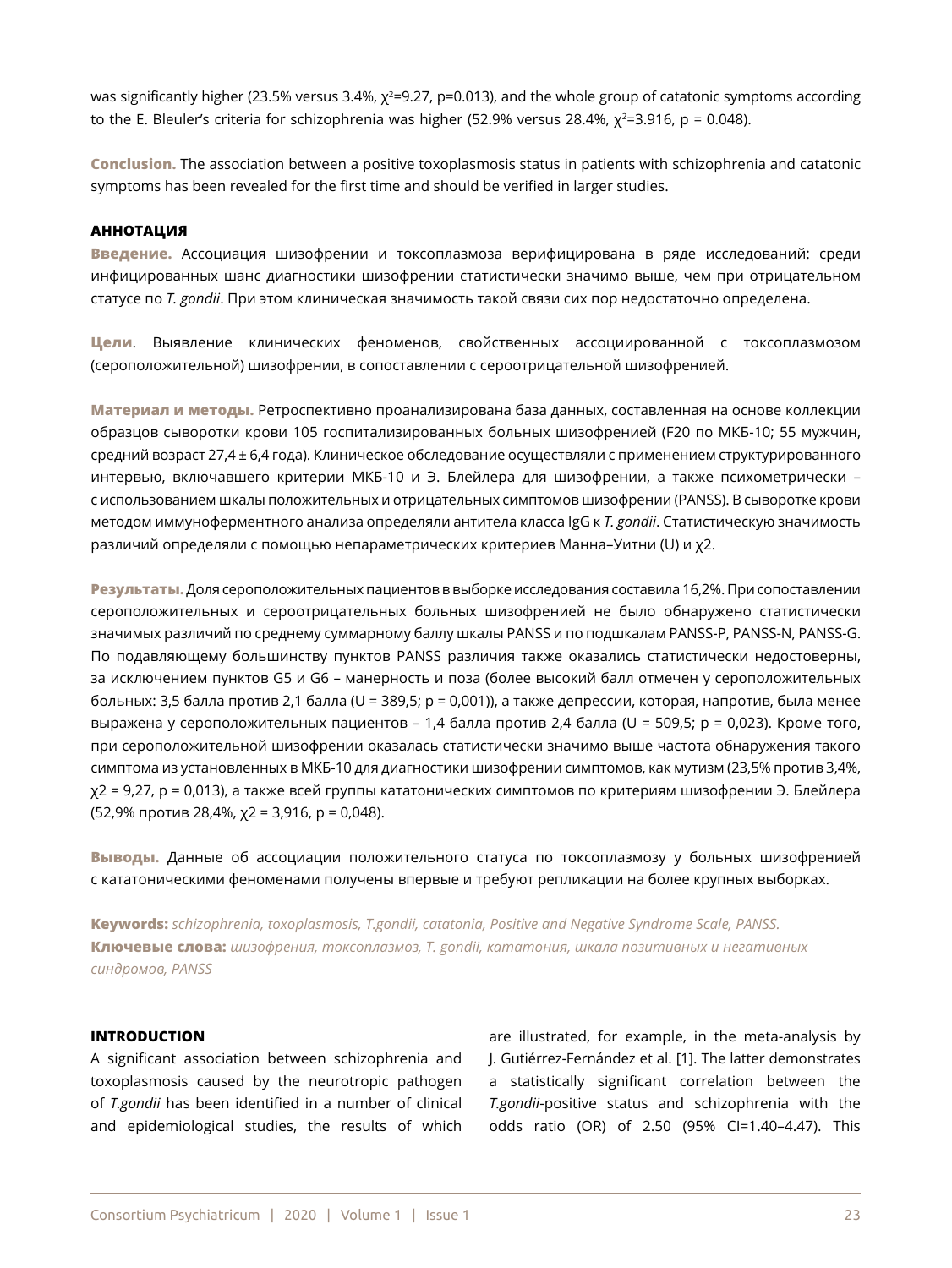means that following *T.gondii* infection, the probability of schizophrenia diagnosis is 2.5-fold higher compared to patients with T.gondii-negative status. In general, the OR ranges from 1.47 (95% CI=1.03–2.09) to 2.73 (95% CI=2.10–3.60) in meta-analyses and some large epidemiological studies [2-4].

Data on the prevalence of infection in patients with schizophrenia (seropositive for IgG) also vary across a fairly wide range: from 16.2% to 46% [5, 6].

According to a study of the Russian population of schizophrenia patients, the prevalence of the infection is as high as 40%: 62 of 155 schizophrenia patients were seropositive for toxoplasmosis (IgG) versus 39 of 152 healthy control group subjects (25%); the odds ratio being 1.93 [7].

The clinical significance of seropositive *T.gondii* status in schizophrenia patients remains poorly understood. Similarly, knowledge of the possible correlates at the symptomatic, syndromal and dimensional levels is sparse and available data largely controversial.

 A comparison of Toxoplasma-seropositive patients with schizophrenia and seronegative patients has been carried out in only a few studies. F. Dickerson et al. [5] included 358 patients with schizophrenia in their study and found that seropositive patients differed significantly from seronegative patients by gender only (most patients were female, p=0.021). However, there were no significant differences in respect of age, race, level of education, age at onset, duration of schizophrenia, or for total PANSS or Repeatable Battery for the Assessment of Neuropsychological Status (RBANS) scores, smoker status, prevalence of diabetes or the use of antipsychotic drugs.

T. Çelik et al. [6] showed in a sample of 90 patients with schizophrenia that only a continuous disease course was associated with a seropositive status. No similar relationship was observed for parameters such as lack of insight or type of schizophrenia according to ICD-10 (paranoid, undifferentiated, residual, disorganized, catatonic).

A small number of scientific papers present the results of clinical and laboratory associations of toxoplasmosis in schizophrenia with individual dimensions of the mental illness. G.P. Amminger et al. [8] showed that a higher plasma level of IgG was significantly associated with a greater severity of positive symptoms on the Brief Psychiatric Rating Scale (BPRS) in a group of patients with an ultra-high risk of psychosis (attenuated or short-term psychotic symptoms).

In a study by D. Holub et al. [9], seropositive schizophrenia patients demonstrated statistically significant differences in the severity of symptoms (p=0.032) assessed using the PANSS-P (Positive Symptoms Subscale) but not PANSS-N (Negative Symptoms Subcale) or General Psychopathology PANSS-G subscale, when compared to seronegative subjects. The authors noted that the onset of schizophrenia in infected male patients occurred approximately a year earlier than in non-infected males while in infected female patients it was three years later than in non-infected female patients. In addition, the last hospital stay at the time of the study was, on average, 33 days longer than in the case of seropositive schizophrenia patients than in seronegative patients (p=0.003).

Comparable data were obtained in one of the largest studies on the association between schizophrenia and toxoplasmosis, which included 600 patients with the first episode of schizophrenia [10]. The authors showed that there were no significant differences between the groups in terms of parameters such as gender, age, level of education, disease duration, age at the time of schizophrenia onset, living conditions (urban, rural) or family history of mental illness. They also demonstrated that schizophrenia patients with chronic toxoplasmosis had a higher PANSS Positive Subcale score (mean PANSS-P score: 20.8 versus 19.4), cognitive symptoms score (mean score: 8.5 versus 7.7) and excitement score (mean score: 9.5 versus 7.9) and a significantly lower PANSS Negative Subcale Score (mean PANSS-N score: 16.4 versus 17.8) compared to seronegative patients. However, none of the above publications provides an analysis of differences in individual PANSS scale items or schizophrenia symptoms.

Therefore, the goal of the study was to identify clinical phenomena that are typical for toxoplasmosis-associated (*T.gondii* seropositive) schizophrenia compared to seronegative schizophrenia.

# **MATERIALS AND METHODS**

**Study Design** A retrospective database analysis of serum samples obtained from schizophrenia patients was carried out. The patients were included in the databases as part of the research programme "International approaches to studying human and society mental health" conducted in the Mental-health clinic No. 1, named after N.A. Alexeev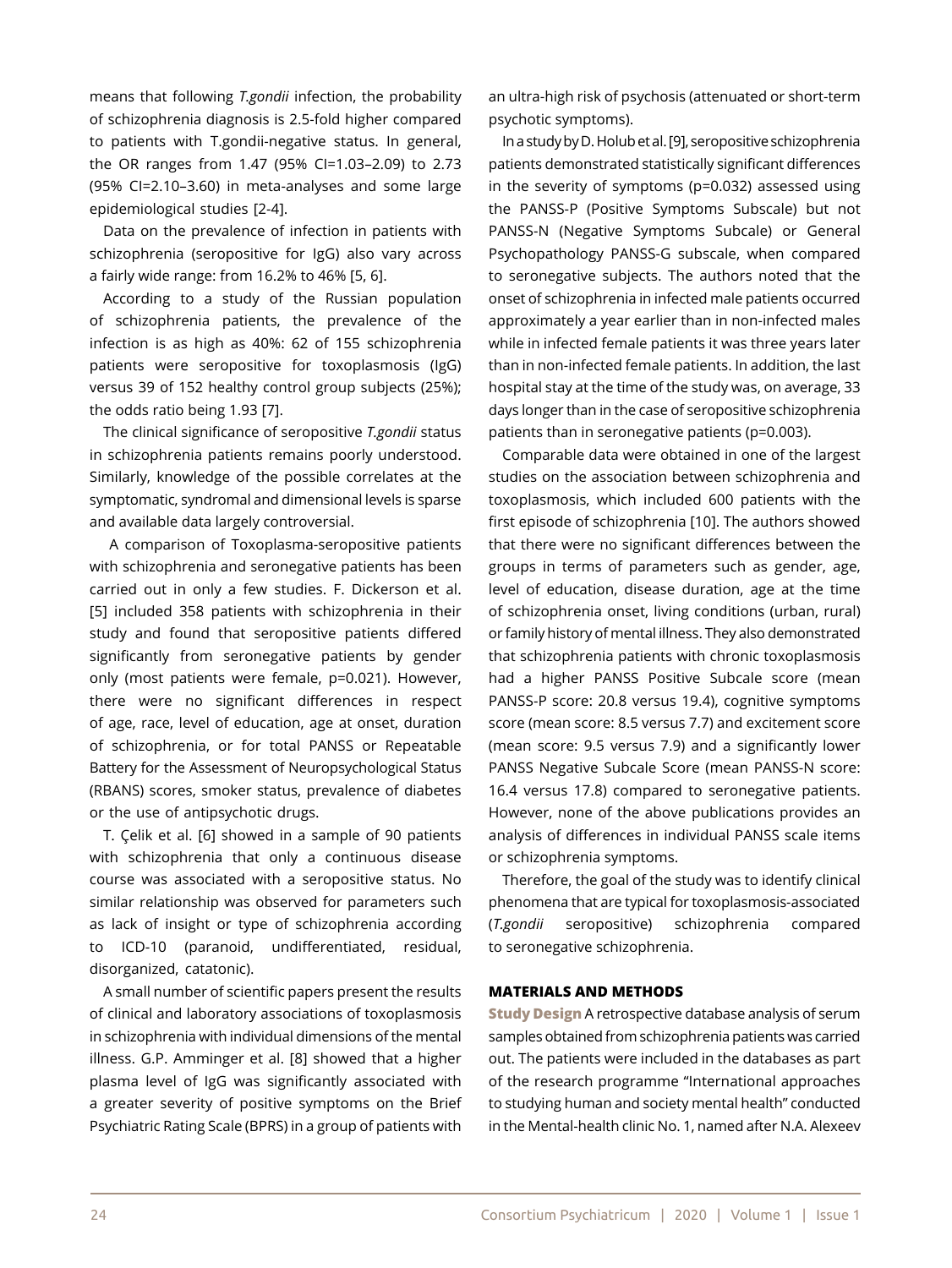since 2017. The study was approved by the independent interdisciplinary ethics committee of clinical studies on 14th July, 2017 (meeting minutes No. 12). Serum samples obtained from schizophrenia patients were collected from January 2019 to February 2020.

**Inclusion Criteria** included schizophrenia diagnosis according to the ICD-10 criteria (F20); age >18 years and signature on the informed consent form for both participation in the study and testing of biological samples (blood serum).

**Exclusion Criteria** included structural CNS disorders (F0) according to the ICD-10 criteria, psychoactive substance dependence (F1), affective psychoses (F3) according to the ICD-10 criteria and exacerbations of autoimmune disorders that could potentially distort the results of serology testing.

Clinical examination of patients was carried out in the first days of their hospital stay by two psychiatrists using a single structured interview and also collecting social, demographic and certain clinical symptoms of schizophrenia. The interview included the criteria for schizophrenia diagnosis according to the ICD-10 (important symptoms, some of which are observed during most of an episode lasting one month or longer) supplemented by E. Bleuler's criteria [11] and a psychometric evaluation of symptoms using the PANSS scale [12, 13].

**Blood sampling** was performed once from the cubital vein in the morning under fasting conditions between 8.00 and 8.30 am. Blood samples were placed in test tubes with ethylenediaminetetraacetic acid (EDTA) and transported to the laboratory within two hours to material safety requirements. Blood was centrifuged at 750 g for 15 min at 22°С; plasma was collected and subsequently used for testing. Frozen samples were stored at -18° to -24°C.

**Serology Testing Methods.** Serum levels of anti-*T. gondii* antibodies (IgG) were determined in the blood samples using ELISA and a ToxaplaStripG kit (Certificate 9398-005-4037-1634-2008).

**Statistical Analysis Methods.** Differences in quantitative ordinal variables (mean total PANSS scores, PANSS-P score, PANSS-N score, PANSS-G score, as well as individual PANSS items) were evaluated using the Mann-Whitney test (U). The nonparametric chi-squared test  $(x^2)$  was used to compare the frequencies of categorical variables (individual symptoms of schizophrenia according to the ICD-10 and the E. Bleuler's criteria [11]). The level of statistical significance was 0.05.

**Sample Characteristics.** The study included 105 patients with schizophrenia (including 55 and 50 male and female patients, respectively). The mean age was 27.4±6.4 years (ranging from 18 to 50 years) with a median age of 27 years. The age of the prodromal symptoms onset was 19.1±7.4 years and the age at schizophrenia onset was 23.9±7.2 years. The disease durations from the beginning of the prodromal symptoms onset and from the onset of the active phase were 8.6±7.1 years and 3.7±4.6 years, respectively.

#### **RESULTS**

The proportion of seropositive patients in the sample was 16.2% (17 out of 105 cases). When comparing Toxoplasma-seropositive or seronegative schizophrenia patients, no statistically significant differences were found in parameters such as the mean total PANSS score, mean PANSS-P, PANSS-N or PANSS-G scores, although there was a general trend towards a higher mean total score for all subscales and the total PANSS score among patients who were seropositive (Table 1).

**Table 1. Results of comparison of PANSS items in schizophrenia patients depending on their seropositive (Ig+) or seronegative (Ig-) status (М±SD)**

| Item                                               | lg+<br>$(n=17)$  | lg-<br>$(n=88)$ | U     | p     |
|----------------------------------------------------|------------------|-----------------|-------|-------|
| Mean PANSS total score $(\Sigma)$                  | $103.7 \pm 23.8$ | $96.0 \pm 28.6$ | 735.0 | 0.266 |
| Mean PANSS-P (Positive Scale) score                | $26.4 \pm 6.1$   | $23.8 \pm 8.4$  | 881.0 | 0.182 |
| Mean PANSS-N (Negative Scale) score                | $28.2 \pm 9.4$   | $24.9 + 9.8$    | 837.5 | 0.262 |
| Mean PANSS-G (General Psychopathology Scale) score | $49.3 \pm 11.7$  | $47.0 \pm 13.2$ | 739.5 | 0.525 |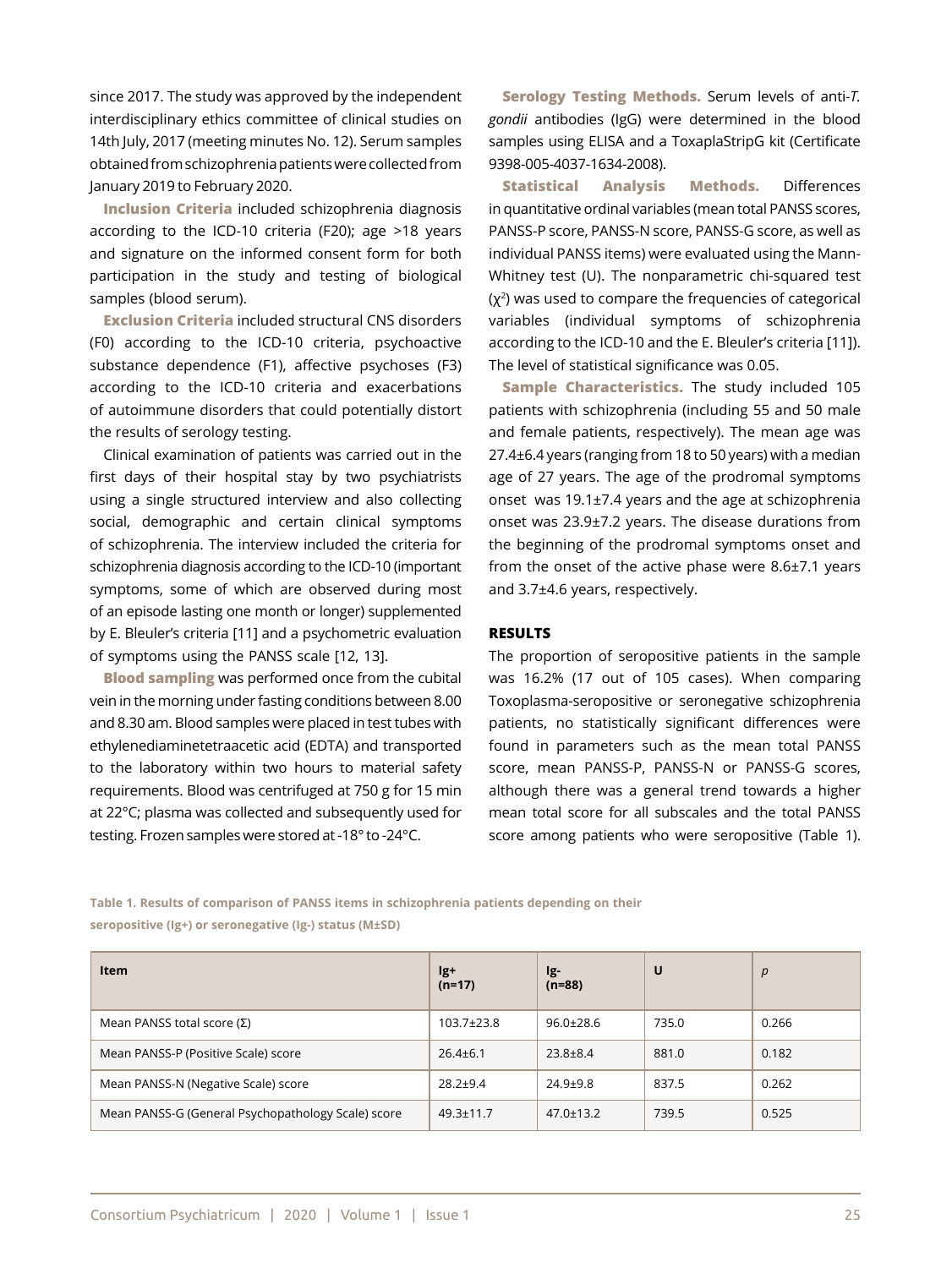For the majority of PANSS items, differences were also statistically insignificant, except for two items on the PANSS-G scale—G5 and G6 (Table 2). The total score for "G5. Mannerisms and posturing item" in seropositive patients was statistically significantly higher at 3.5 points versus 2.1 points (p=0.002) and "G6. Depression" total score in seropositive patients was statistically significantly lower at 1.4 points versus 2.4 (p=0.025).

Given the statistical difference for the item G5 (mannerisms and posturing), an additional analysis of clinical data was conducted. The differences between the groups of seropositive and seronegative patients were analysed by categorical variables, which also included descriptions of motor phenomena observed in schizophrenia (primarily catatonia). In accordance with the ICD-10 criteria for schizophrenia, seropositive patients demonstrated a statistically significantly higher rate of mutism (23.5% versus 3.4%, χ2=9.27, р=0.013). However, the frequency of other ICD-10 defined catatonic symptoms was similar in both groups. Based on E. Bleuler's criteria (1911) [11], a statistically significant difference was observed for all catatonic symptoms (52.9% versus 28.4%,  $\chi^2$ =3.916, p = 0.048).

## **DISCUSSION**

 The proportion of seropositive patients in the sample of schizophrenia patients established in this study (16.2%) is consistent with the lower values of the range given in the literature of 16.2–46% [5, 10] and considerably lower than that obtained in one of the Russian studies, also carried out on the population of patients with schizophrenia in the Moscow region (40%) [7]. This may be partly due to the younger age of patients in this study (mean and median values are 27 years); many were undergoing diagnostic evaluation for their first psychotic episode.

Comparing Toxoplasma-seropositive and seronegative schizophrenia patients, no statistically significant differences were found in parameters such as the mean total PANSS score, mean PANSS-P, PANSS-N or PANSS-G scores. In this respect, our data are consistent with the results obtained by F. Dickerson et al. [5] who did not reveal any differences in the total PANSS score and by D. Holub et al. [9] who also found no differences in the PANSS-N or PANSS-G scores. However, D. Holub et al. [9] and H.L. Wang et al. [10] showed a higher PANSS-P in seropositive patients, which differs from our findings. In our study, although the total PANSS-P scores were

higher in seropositive patients, the differences did not reach statistical significance. Moreover, in the study by H.L. Wang et al. [10], seropositive patients were found to have significantly lower PANSS-N scores, which was not observed in our study or by other authors [5, 9].

None of the studies showed data on individual PANSS items, which could underlie the differences in question and none of them demonstrated data on individual schizophrenia symptoms assessed using other methods.

The statistically significant differences in respect of the G5 item "Mannerisms and posturing" observed in our study indicate that seropositive patients had more severe catatonic motor symptoms (clumsiness, unnatural movements, discoordination, bizarre and fixed postures, stiffening, habits and stereotypes), which were registered according to the PANSS instructions by physicians who were observing patients during the interview (or based on information obtained from personnel or relatives) [12, 13]. The data indicating the association of toxoplasmosis seropositive status and catatonic symptoms were supported by the evidence that seropositive patients were statistically significantly more likely to have mutism (according to the ICD-10 criteria) and all groups of catatonic symptoms according to E. Bleuler's criteria [11].

This association of seropositive toxoplasmosis status and catatonic phenomena in schizophrenia patients may be due to a mild neurological deficit that develops as a result of the neutropic effect of the infection and mimics and/or amplifies motor symptoms associated with schizophrenia. It should be noted that this assumption is consistent with the modern concept of catatonia in the Diagnostic and Statistical Manual of Mental Disorders (DSM-5) and International Classification of Diseases 11th Revision (ICD-11) as a syndrome, which can be seen in a wide range of diseases, both those of the schizophrenic spectrum and organic CNS disorders.

Some studies of organic psychoses in patients with Toxoplasma infection, both congenital and acquired, can be considered as clinical observations indirectly confirming this hypothesis [14, 15]. The aforementioned studies provide psychopathological characteristics of schizophreniform disorders associated with toxoplasmosis. Some of them are classified as oneiroidcatatonic conditions (delusional interpretation oneiroids) with mild cloudiness of consciousness. According to the authors, these psychoses could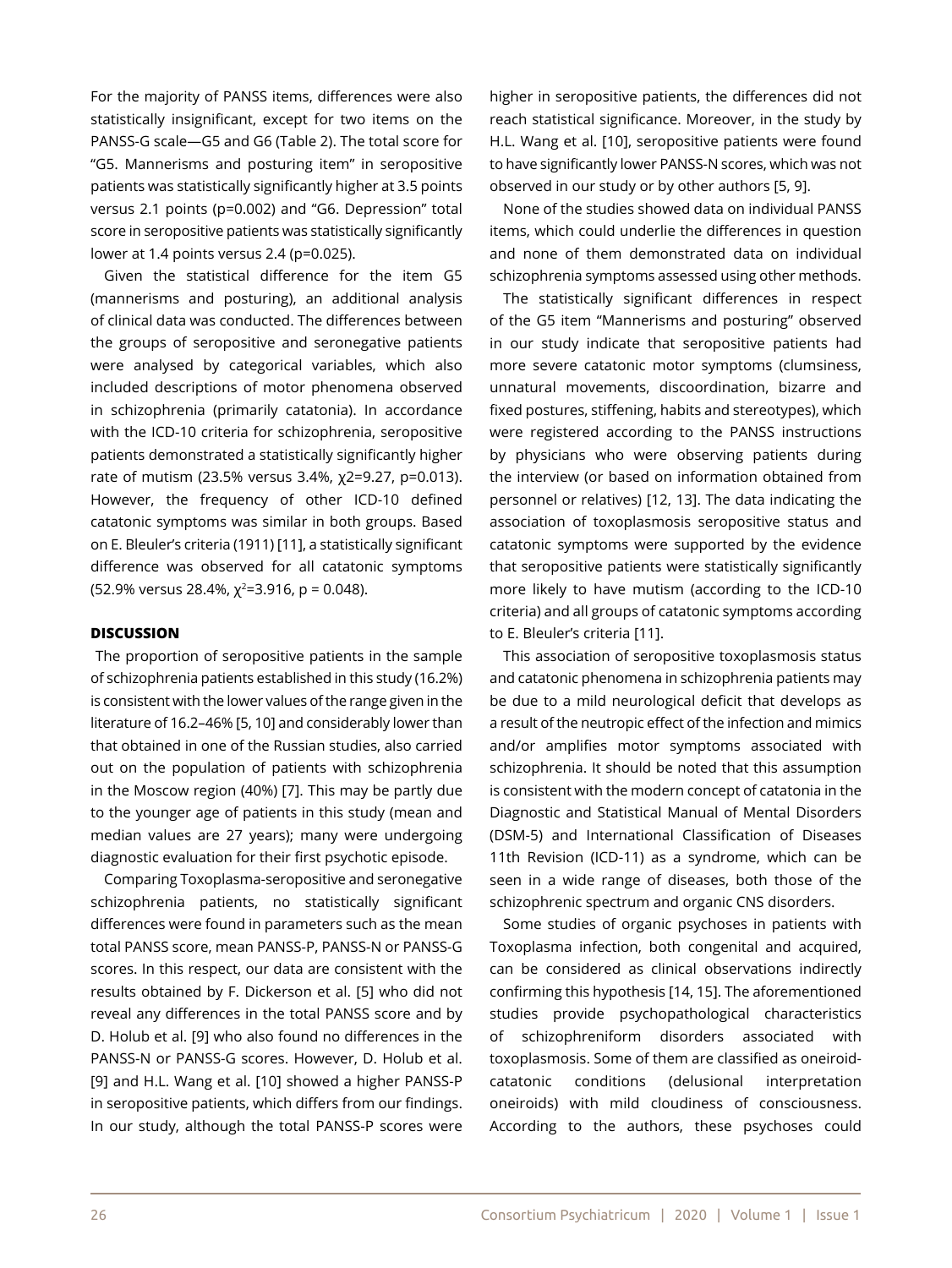**Table 2. Comparison of mean PANSS scores depending on seropositive (Ig+) or seronegative (Ig-) status of patients (М±SD)**

| <b>Items</b>                                     | $lgG + (n=17)$ ,<br><b>Mean score</b> | IgG- (n=88),<br><b>Mean score</b> | U      | p     |
|--------------------------------------------------|---------------------------------------|-----------------------------------|--------|-------|
| P1. Delusions                                    | $5.41 \pm 1.50$                       | $4.52 \pm 1.89$                   | 540.50 | 0.064 |
| P2. Conceptual disorganization                   | $4.71 \pm 1.40$                       | $3.95 \pm 1.71$                   | 564.00 | 0.116 |
| P3. Hallucinatory behaviour                      | $3.24 \pm 2.49$                       | $3.28 \pm 2.23$                   | 723.00 | 0.820 |
| P4. Excitement                                   | $3.12 \pm 1.76$                       | $2.75 \pm 1.67$                   | 655.00 | 0.403 |
| P5. Grandiosity                                  | $2.53 \pm 1.55$                       | $2.45 \pm 1.81$                   | 704.50 | 0.683 |
| P6. Suspiciousness/persecution                   | $4.59 \pm 1.23$                       | $4.11 \pm 1.38$                   | 583.50 | 0.160 |
| P7. Hostility                                    | $2.76 \pm 1.60$                       | $2.60 \pm 1.81$                   | 697.00 | 0.642 |
| N1. Blunted affect                               | $4.06 \pm 1.68$                       | $3.63 \pm 1.67$                   | 651.00 | 0.386 |
| N2. Emotional withdrawal                         | $4.29 \pm 1.40$                       | $3.60 \pm 1.52$                   | 549.00 | 0.087 |
| N3. Poor rapport                                 | $3.88 \pm 1.45$                       | $3.20 \pm 1.63$                   | 585.00 | 0.164 |
| N4. Passive/apathetic social withdrawal          | $3.94 \pm 1.68$                       | $3.84 \pm 1.60$                   | 721.50 | 0.813 |
| N5. Difficulty in abstract thinking              | $4.29 \pm 1.57$                       | $3.57 \pm 1.64$                   | 561.50 | 0.111 |
| N6. Lack of spontaneity and flow of conversation | $3.71 \pm 1.72$                       | $3.50 \pm 1.71$                   | 694.50 | 0.637 |
| N7. Stereotyped thinking                         | $4.00 \pm 1.54$                       | $3.53 \pm 1.72$                   | 618.50 | 0.278 |
| G1. Somatic concern                              | $2.06 \pm 1.56$                       | $1.90 \pm 1.40$                   | 695.00 | 0.601 |
| G2. Anxiety                                      | $3.18 \pm 1.24$                       | $3.28 \pm 1.38$                   | 674.50 | 0.507 |
| G3. Guilt feelings                               | $1.53 \pm 1.33$                       | $1.66 \pm 1.29$                   | 691.00 | 0.513 |
| G4. Tension                                      | $2.76 \pm 1.30$                       | $3.09 \pm 1.46$                   | 650.50 | 0.382 |
| <b>G5. Mannerisms and posturing</b>              | $3.53 \pm 1.74$                       | $2.11 \pm 1.68$                   | 389.50 | 0.001 |
| <b>G6. Depression</b>                            | $1.41 \pm 0.94$                       | $2.41 \pm 1.76$                   | 509.50 | 0.023 |
| G7. Motor retardation                            | $2.35 \pm 1.62$                       | $1.94 \pm 1.46$                   | 644.50 | 0.305 |
| G8. Uncooperativeness                            | 2.71±1.69                             | $2.60 \pm 1.65$                   | 729.00 | 0.863 |
| G9. Unusual thought content                      | $4.00 \pm 1.17$                       | 3.48±1.39                         | 593.00 | 0.164 |
| G10. Disorientation                              | $1.88 + 1.17$                         | $1.65 \pm 1.05$                   | 671.50 | 0.434 |
| G11. Poor attention                              | $4.18 \pm 1.63$                       | $3.61 \pm 1.64$                   | 593.00 | 0.191 |
| G12. Lack of judgement and insight               | $4.88 \pm 1.65$                       | $4.37 \pm 1.71$                   | 606.50 | 0.234 |
| G13. Disturbance of volition                     | $4.31 \pm 1.25$                       | $3.74 \pm 1.55$                   | 561.00 | 0.184 |
| G14. Poor impulse control                        | $2.88 \pm 1.69$                       | $2.91 \pm 1.71$                   | 745.50 | 0.982 |
| G15. Preoccupation                               | $4.47 \pm 1.46$                       | $4.06 \pm 1.65$                   | 630.00 | 0.294 |
| G16. Active social avoidance                     | $4.00 \pm 1.37$                       | 3.94±1.50                         | 726.50 | 0.848 |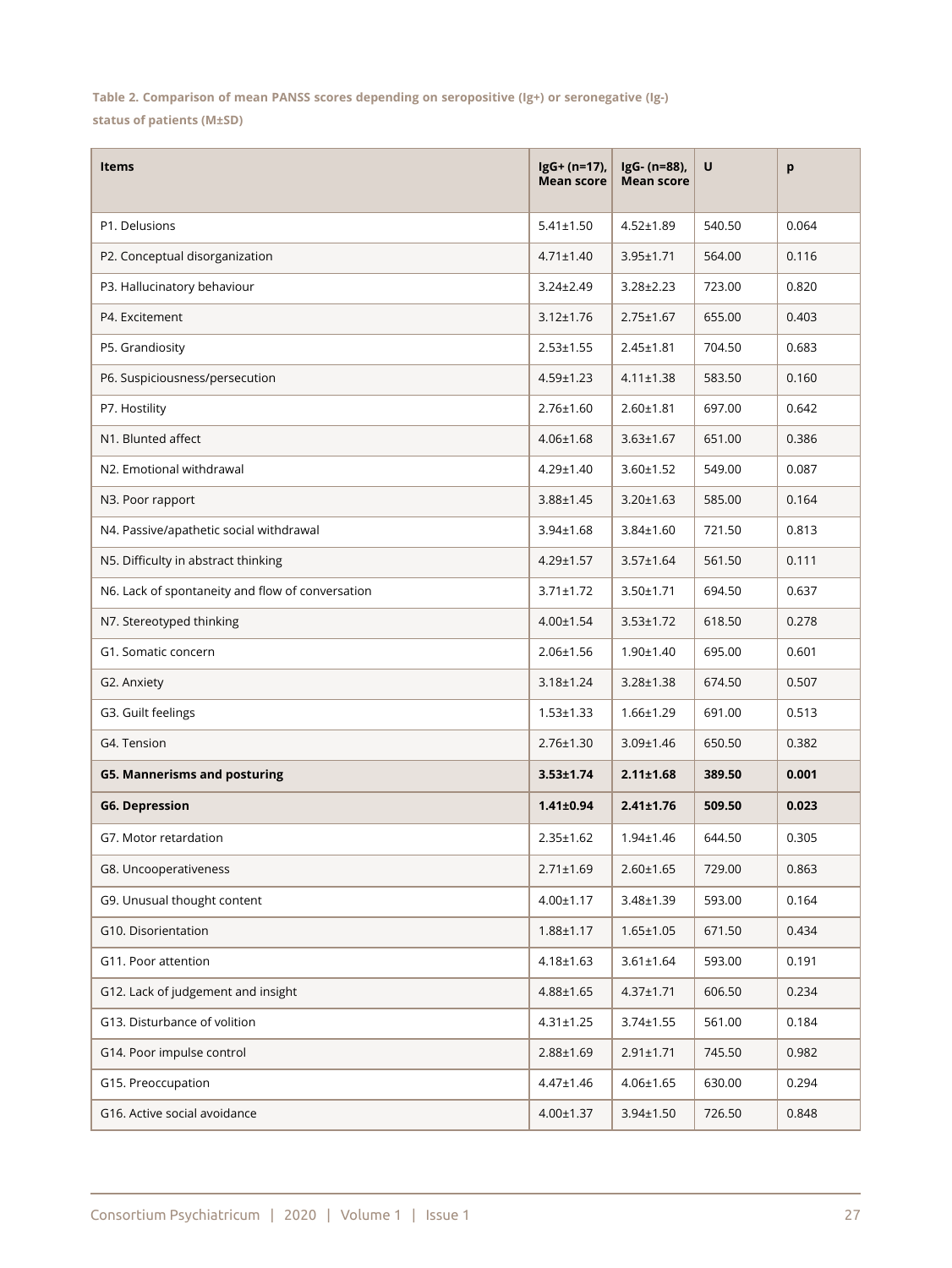be initially considered hallucinatory-paranoid states [15] with a phenomenon of psychic automatism and a delusional misidentification syndrome or Capgras delusion, as well as religious or love delusions [14]. More severe disorders of consciousness in such patients were associated with catatonic symptoms (substupor or stereotypic arousal). However, in some cases the investigators also observed (as the disorders of consciousness became less pronounced) the phenomenon of a lucid catatonia syndrome. The investigators noted that gradually progressive toxoplasmosis was associated with alterations of exacerbations in the form of substupor states and psychomotor excitement, which was the reason why some patients were initially diagnosed with catatonic schizophrenia [14].

Some hypotheses suggested by other authors may be considered biological grounds that are consistent with our working hypothesis [10, 16–18]. Thus, the heterogeneity of psychopathological and neurological symptoms associated with Toxoplasma invasion may be associated with patterns of distribution of parasite cysts in the host brain. Predominant topical localization of cysts in dopaminergic structures in some cases might cause the development of schizophrenic symptoms or amplification of certain schizophrenic phenomena, e.g., catatonic manifestations, which are considered as a transnosological construct in modern research. Some authors believe that the mechanism underlying this association may be due to the ability of T.gondii to increase dopaminergic activity [19, 20] or its effects on tryptophan metabolism in the corresponding structures [21], which requires verification in further morphological and neuroimaging studies.

The discussion of the association between depressionrelated symptoms in seropositive patients is beyond the scope of this article. However, we may stipulate that this is consistent with the findings of a clinical and epidemiological study by A.B. Smulevich et al. [22] who investigated the association of depressive and other schizophrenia symptoms and demonstrated a negative correlation between the rate of depressive and catatonic symptoms.

## **CONCLUSION**

Our results may be relevant for further research on the nature of the association of seropositive toxoplasmosis status with clinical manifestations of schizophrenia and its underlying mechanisms.

Given the inconsistency of available published data regarding the association of toxoplasmosis seropositive status with individual dimensions on the PANSS scale (primarily positive and negative items), it is probably too early to draw unambiguous conclusions about this relationship. Future research in larger samples and/ or a meta-analysis of available publications is needed.

However, we have not been able to find information on the association of seropositive status with catatonic symptoms in schizophrenia in the available publications and it is probably discussed for the first time, which determines the novelty of this study. Our data on the association with catatonic symptoms need to be replicated and further confirmed using biological methods, taking into account the clinical characteristics of schizophrenia. The obtained data can be used for differential diagnosis of endogenous and organic psychoses and therefore, for differential treatment approaches taking into account the possible role of toxoplasmosis in schizophrenia, as well as its potentially modifying effects on the clinical manifestations of schizophrenia.

**Author Contributions:** Dmitry V. Romanov, Alexey Yu. Brazhnikov, George P. Kostyuk, Denis S. Andreyuk, Dmitry B. Goncharov: development and approval of the study design; Denis S. Andreyuk, Natalia V. Zakharova, Lidia V. Bravve: obtaining clinical data for analysis, preliminary analysis of the obtained clinical data; Vasilisa A. Kovaleva, Evgenia V. Abbazova, Dmitry B. Goncharov, Irina V. Titova, Elvira A. Domonova: obtaining immunological data for analysis, preliminary analysis of the obtained immunological data; Alexey Yu. Brazhnikov, Dmitry V. Romanov: statistical data analysis, summary and final analysis of the obtained data; Dmitry V. Romanov, Dmitry B. Goncharov: writing the text of the manuscript; Vasilisa A. Kovaleva, Dmitry V. Romanov: review of publications relevant to the article.

**Funding:** The study was conducted without the sponsor's support.

**Conflict of Interest:** The authors declare no conflicts of interest.

**Informed Consent:** All patients signed the informed consent form for participation in the study and testing of biological samples.